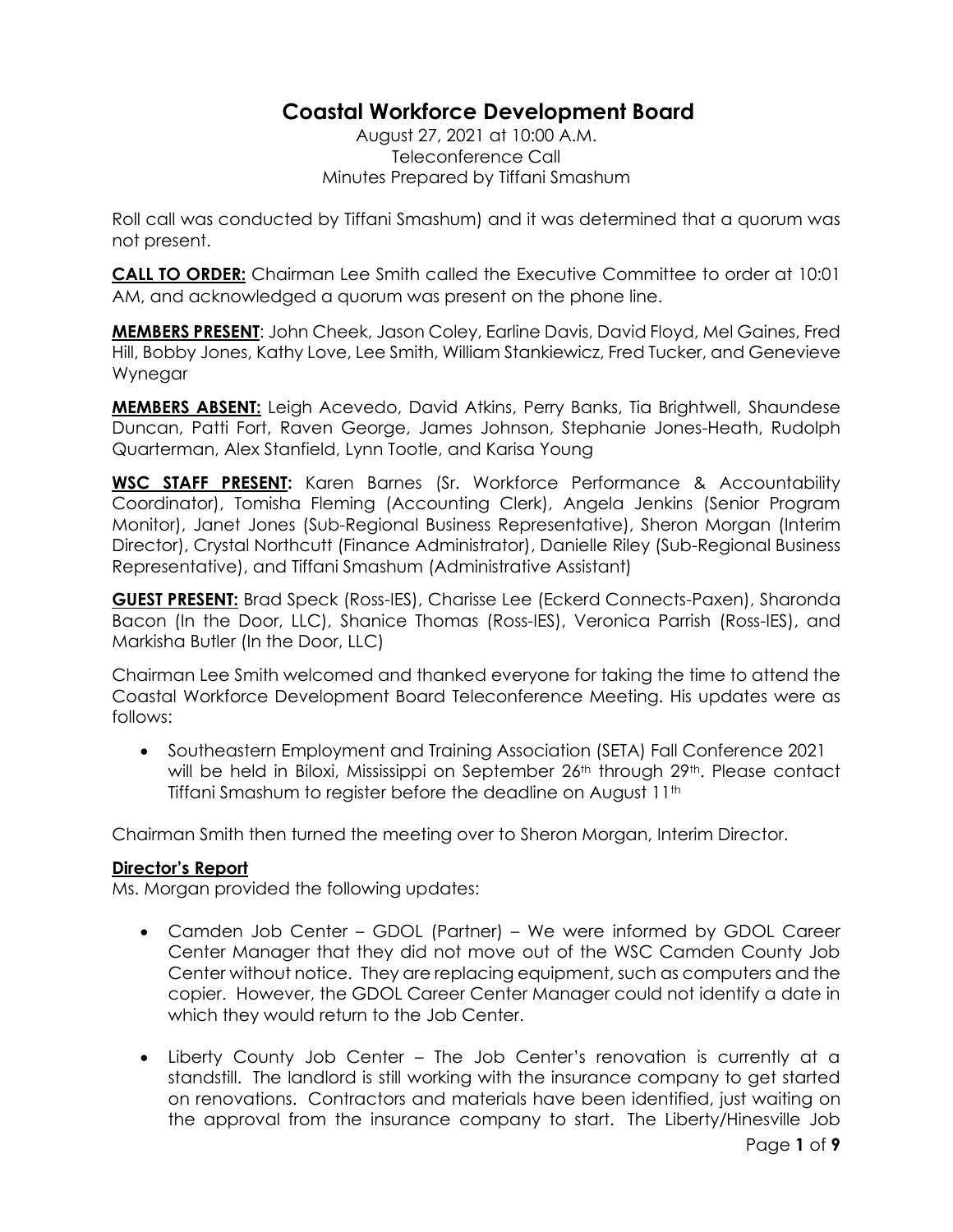Center staff will be temporarily re-located when the MOU is signed with the Liberty County Re-Entry Program Office, which is one block over from Job Center.

- Social Distancing in Job Centers All seven WSC Job Centers have been outfitted with social distancing materials. All staff has been issued a hanging or portable squeeze guard for their workstation. All centers are equipped with 6 feet social distancing, symptoms and required mask signage.
- PY21 Service Provider Awards and Negotiations All three PY21 Service Providers for the Coastal Region has completed their (performance) negotiations. During negotiations the Service Providers' Statement of Work is reviewed for clarity, the budget is reviewed for accuracy by line item, we review performance outcomes, we review staffing levels, etc. Service Providers are given an opportunity to make revisions and submit the final Statement of Work to include as part of the contract agreement.
- Governor's Executive Order Governor Kemp has extended the State of Emergency for Continued COVID-19 Economic Recovery. It is now scheduled to expire on September 28, 2021.
- WSC Admin Staff Retreat The WorkSource Coastal Admin Staff Retreat was a success. Staff had an opportunity to devise a workplan for the year, set some professional and personal goals for the year, discuss training ideas for the Service Providers, put some administrative duties in order of importance, etc. Also, relaxed a little and created a TikTok video.
- PY19 USDOL-ETA Three (3) Findings for WorkSource Coastal
	- o Finding #19: Noncompliance with section 504 Disability Requirement. Local, ALL (CMG Indicator 2.i: Civil Rights, Complaints, Grievances & Incident Reports, 2.i.1: Policies and Procedures)

Condition: The GDOL Augusta Comprehensive Career Center, the Augusta Technical College Affiliate Career Center, and the GDOL Savannah AJC do not have ADA compliant computer equipment to assist participants with hearing and visual disabilities.

o Finding #20: Noncompliance with Local Board Hiring Authority. Local Level, WIOA (CMG Indicator 1.a.1: Strategic Planning)

Condition: This review, including interviews with local area leadership, revealed that the Chief Local Elected Official (CLEO), not the local workforce board, hired the staff to the board. This is not compliant with WIOA provisions. (Specifically, the Executive Director, the By-laws and agreement should reflect the provisions.)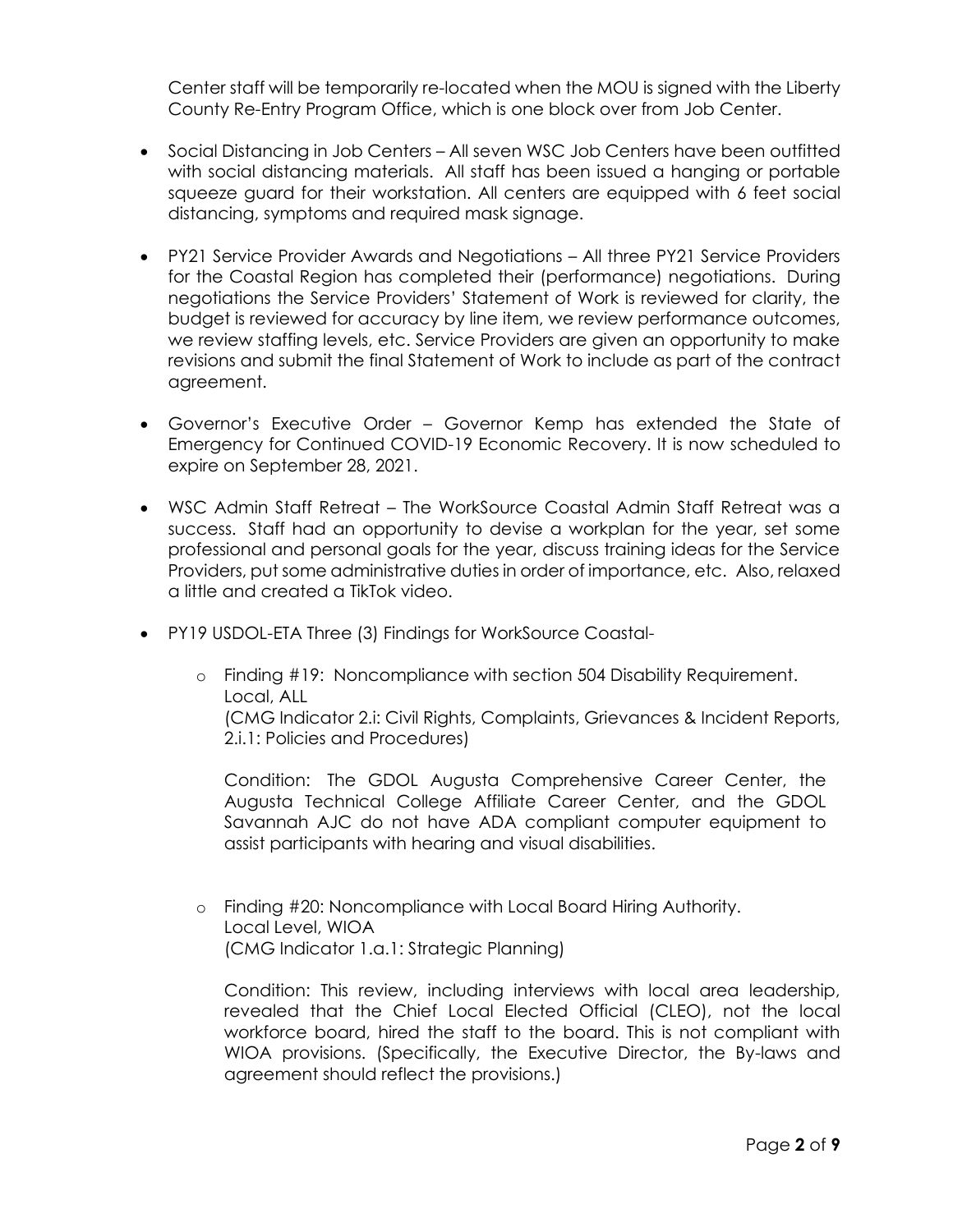o Finding #21: Noncompliance with Local Participant Data Entry Requirements. Local Level, WIOA (CMG Indicator 2.e.1: Performance Reporting)

Condition: The local area failed to make monthly contact with participants and document it in the MIS in accordance with their own policy, WorkSource Coastal Policy, WSC-15-012 Internal Controls-Data Management Policy.

#### **Financial Report**

Ms. Northcutt presented on the Formula Funding Summary, PY20 Other Grant Funding, PY19 & PY20 Expenditure Targets, and Individual Training Accounts & Supportive Services.

| Funding   | PY                         | <b>Grant Award</b>     | Expended             | <b>Balance (including</b><br>accruals) | Obligations &<br>Encumbrances* | <b>Projected Balance-</b><br>-June 2021 | Projected %<br>Obligated,<br>Expended, &<br>Encumbered |
|-----------|----------------------------|------------------------|----------------------|----------------------------------------|--------------------------------|-----------------------------------------|--------------------------------------------------------|
| Adult     | Admin                      | 118.961                | 14,149               | 104,811                                | 4.242                          | 100,569                                 | 15%                                                    |
|           | Program                    | 1,070,645              | 87,480               | 983,165                                | 213,566                        | 769,599                                 | 28%                                                    |
|           | PY20 Grants                | 1,189,605              | 101,629              | 1,087,976                              | 217,808                        | 870,168                                 | 27%                                                    |
|           | Admin                      | 241.754                | 241.754              | ÷.                                     |                                |                                         | 100%                                                   |
|           | Program                    | 1,679,555              | 1.679.555            | (0)                                    |                                | (0)                                     | 100%                                                   |
|           | PY19 Grants                | 1,921,309              | 1,921,309            | (0)                                    |                                | (0)                                     | 100%                                                   |
|           |                            |                        |                      |                                        |                                |                                         |                                                        |
|           | <b>Total Adult</b>         | 3.110.914              | \$2,022,938          | \$1,087,976                            | 217.808<br>\$                  | 870.168<br>s                            |                                                        |
| <b>DW</b> | Admin                      | 135.912                |                      | 135.912                                |                                | 135.912                                 |                                                        |
|           | Program                    | 1,223,212              | 53,666               | 1,169,545                              | 184,710                        | 984,835                                 | 19%                                                    |
|           | PY20 Grants                | 1,359,124              | 53,666               | 1.305.458                              | 184.710                        | 1,120,747                               | 18%                                                    |
|           | Admin                      | 243,074                | 216,992              | 26,082                                 | 11,932                         | 14,149                                  | 94%                                                    |
|           | Program                    | 1.189.991              | 1.189.991            |                                        |                                |                                         | 100%                                                   |
|           | PY19 Grants                | 1,433,065              | 1,406,984            | 26,082                                 | 11,932                         | 14,149                                  | 99%                                                    |
|           |                            |                        |                      |                                        |                                |                                         |                                                        |
|           | <b>Total DW</b>            | 2,792,189              | \$1,460,650          | \$1,331,539                            | 196.643                        | \$1,134.897                             |                                                        |
| Youth     | Admin                      | 123.867                | 28.871               | 94.996                                 | 11.718                         | 83.278                                  | 33%                                                    |
|           | Program                    | 1,114,806              | 246,538              | 868.268                                | 799.750                        | 68.518                                  | 94%                                                    |
|           | PY20 Grants                | 1.238,673              | 275,409              | 963.264                                | 811,468                        | 151,795                                 | 88%                                                    |
|           | Admin                      | 132,460                | 132,460              |                                        |                                |                                         | 100%                                                   |
|           | Program                    | 1,232,759              | 1,232,759            |                                        |                                |                                         | 100%                                                   |
|           | PY19 Grants                | 1,365,220              | 1,365,220            | $\sim$                                 |                                |                                         | 100%                                                   |
|           | <b>Total Youth</b>         | 2,603,893              | \$1,640,629          | 963.264<br>s                           | \$<br>811,468                  | $\mathbf{s}$<br>151,795                 |                                                        |
|           |                            |                        |                      |                                        |                                |                                         |                                                        |
| Total     | PY20 Grants<br>PY19 Grants | 3,787.402<br>4,719,594 | 430,705<br>4.693.513 | 3,356,697<br>26.082                    | 1,213,987<br>11,932            | 2,142,711<br>14.149                     | 43%<br>100%                                            |
|           | <b>GRAND TOTAL</b>         | 8,506,996<br>s         | \$5,124,217          | \$3,382,779                            | 1,225,919<br>\$                | \$2,156,860                             |                                                        |

Ms. Northcutt stated WSC has met the requirements for all the PY19 grants. On this slide the PY19 Dislocated Worker funds show a balance however, she is working on the report and these funds have been fully expended as of June and will be updated. WSC is starting to obligate/expend out of the PY20 awards. The balance you see in PY20 Youth is funds rolled over from PY19 Youth contracts. This does not include the newly awarded contracts.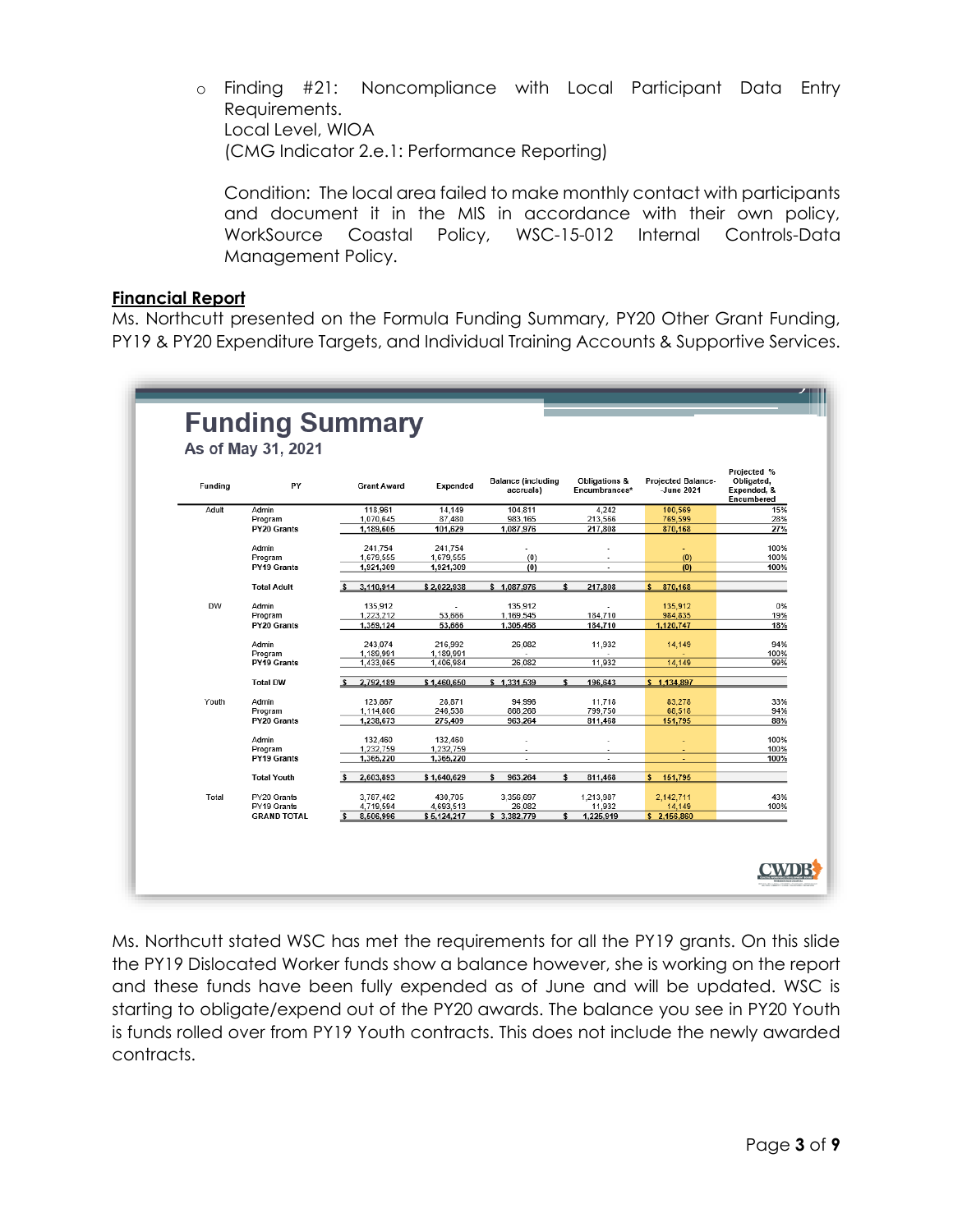| Grant                                                              | <b>Grantor</b> | <b>Start</b><br><b>Date</b> | <b>End</b><br><b>Date</b> | <b>Award</b><br>Amount | <b>Expended</b><br>as of May<br>31, 2021 | <b>Balance</b> |
|--------------------------------------------------------------------|----------------|-----------------------------|---------------------------|------------------------|------------------------------------------|----------------|
| COVID-19/NDWG-<br><b>Work Sites</b>                                | <b>TCSG</b>    |                             | 4/13/2020 3/31/2022       | \$279,780              | $\Omega$                                 | \$279,780      |
| Additional<br><b>Dislocated Worker</b><br><b>Operational Grant</b> | <b>TCSG</b>    |                             | 5/1/2020 6/30/2022        | \$500,000              | \$474,779                                | \$25,221       |
| <b>HiSet Grant</b>                                                 | <b>TCSG</b>    | 1/1/2020                    | 6/30/2021                 | \$80,820               | \$0                                      | \$80,820       |
| <b>Additional Adult</b><br>Grant 1                                 | <b>TCSG</b>    |                             | 1/1/2020 6/30/2021        | \$69,599               | \$0                                      | \$69,599       |
| <b>Additional DW</b><br>Grant 2                                    | <b>TCSG</b>    | 1/1/2020                    | 6/30/2021                 | \$139,198              | \$139,198                                | \$0            |
| <b>Additional Youth</b><br>Grant 2                                 | <b>TCSG</b>    | 1/1/2020                    | 6/30/2021                 | \$128,759              | \$128,759                                | \$0            |
| COVID-19/NDWG-<br>Employment &<br>Training                         | <b>TCSG</b>    |                             | 10/1/2020 3/31/2022       | \$745,497              | \$28,861                                 | \$716,636      |
| <b>TOTAL</b>                                                       |                |                             |                           | \$1,943,653            | \$771,567                                | \$1,172,086    |

## **PY20 Other Grant Funding**

Ms. Northcutt stated we have not used any of the funds from the COVID-19/NDWG-Work Sites funds year-to-date. We will come up with a strategy to use this fund. These funds are set to expire March of 2022. Will expend the Additional Dislocated Worker Operational Grant by the end of June. The HiSet Grant will be extended. Will expend the Additional Grants by the next reports. We have placed five individuals in training using the COVID-19/NDWG-Employment & Training and we are still focused on expending these funds as well.

## **Questions/Answers:**

Mr. Coley asked will the funds from the PY20 Other Grant go back to TCSG-OWD? Ms. Northcutt respond not the full amount will go back, only the HiSet award of \$80,820 will be returned.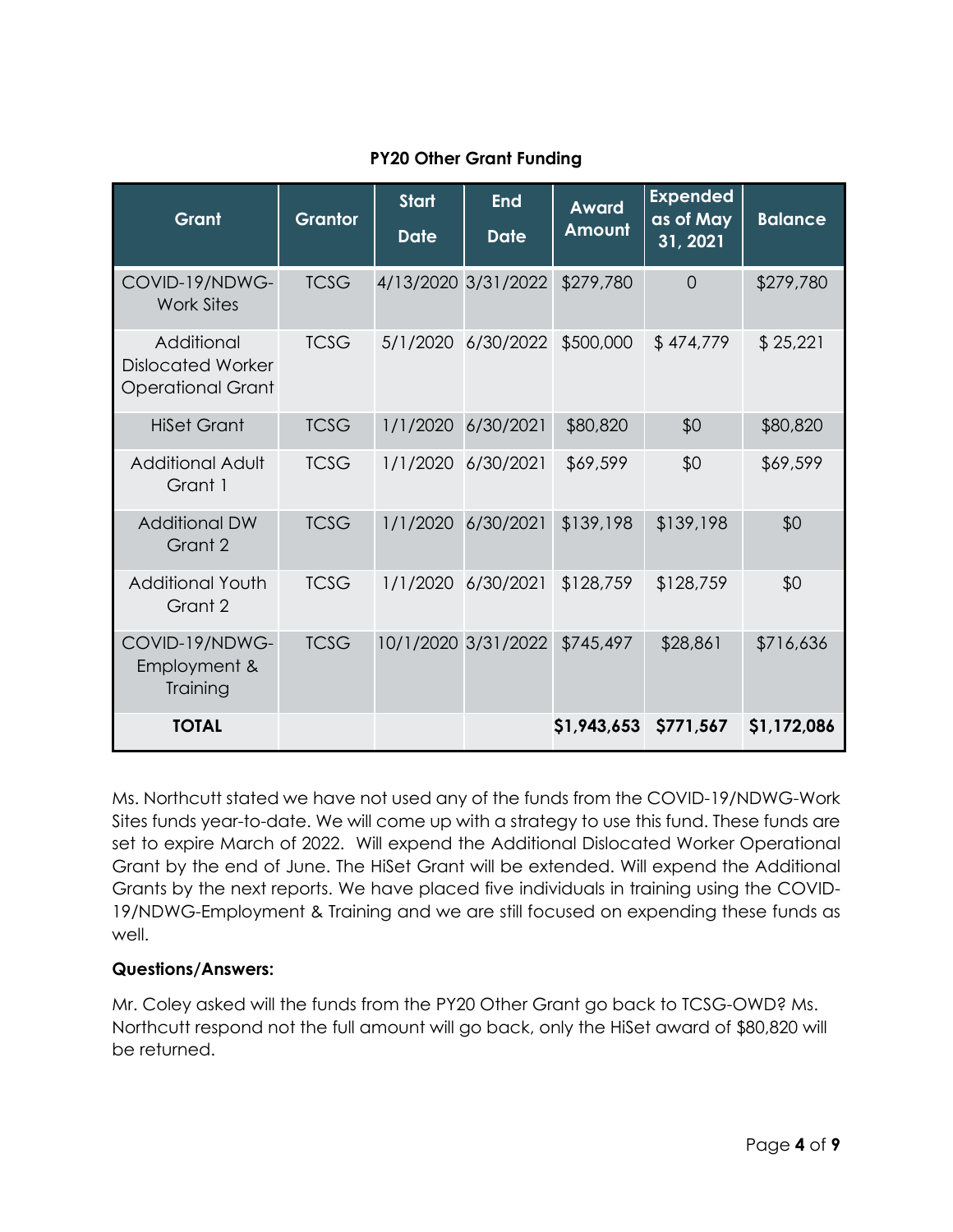**PY19 Expenditure Targets July 1, 2019 – June 30, 2021 100% Must be Spent by June 30, 2021**



WSC did meet the 100% requirement for all grants except for the Youth HiSet Pilot grant with Savannah Technical College. Ms. Northcutt mentioned there are some discussions that the HiSet Pilot grant may be extended, however, she has not received any notice from the State yet. The HiSet Pilot grant will be included with the close out report. Ms. Northcutt stated she will let the Board know if this grant will be reissued.

## **PY20 Expenditure Targets July 1, 2020 – June 30, 2022 80% Must be Spent and/or Obligated by June 30, 2021**

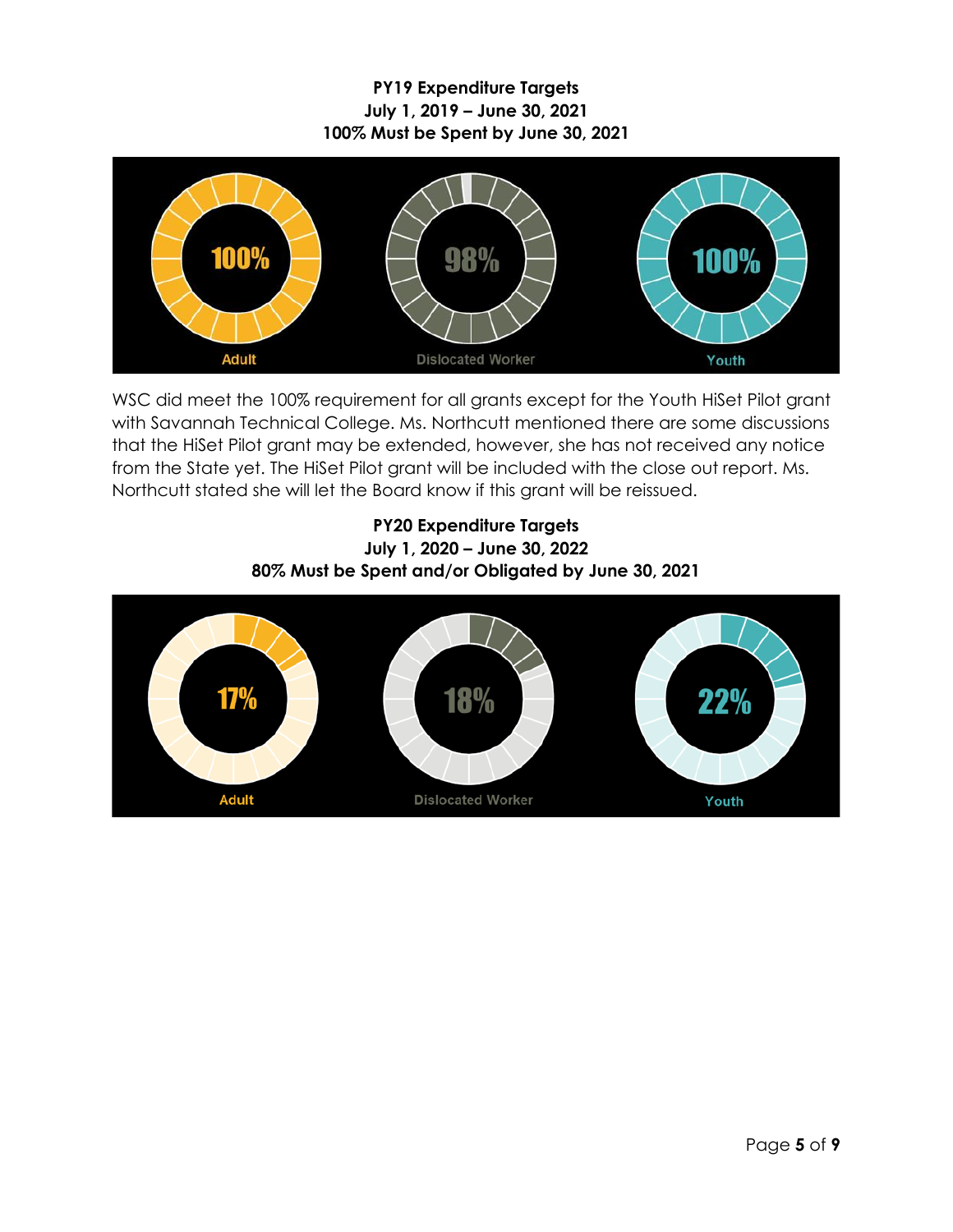

Ms. Northcutt announced in comparison to the number of people receiving training from last year and this year, this year's fall semester had 65 individuals receiving funds for training. Therefore, WSC is already exceeding the total number of people receiving training from whole program year of PY20.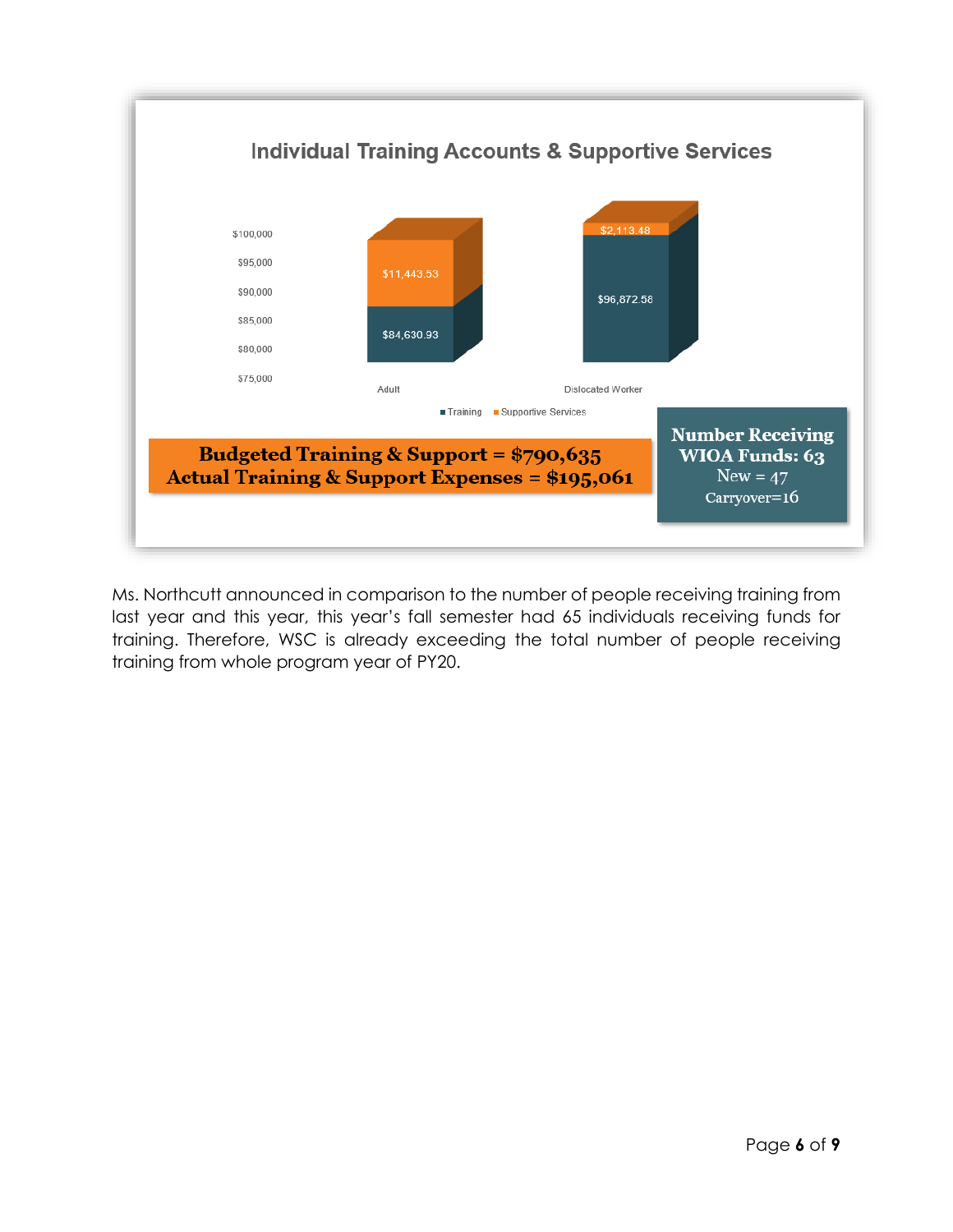

## **Questions/Answers:**

Mr. Coley asked do individuals have to come to the Job Center to start the process to receiving training? Ms. Northcutt answered that is correct. Mr. Coley stated he was concerned with the low number of individuals receiving training in Glynn County. He asked, is this a trend that the numbers be low for Glynn county? Ms. Northcutt responded no its typically not that low, Program Year PY20 was not representative of our normal enrollment or job center traffic. Ms. Northcutt stated the Fall Semester enrollment numbers will be reflected at our next meeting to show an increase and the foot traffic we would normally have. Currently all Job Center numbers are low.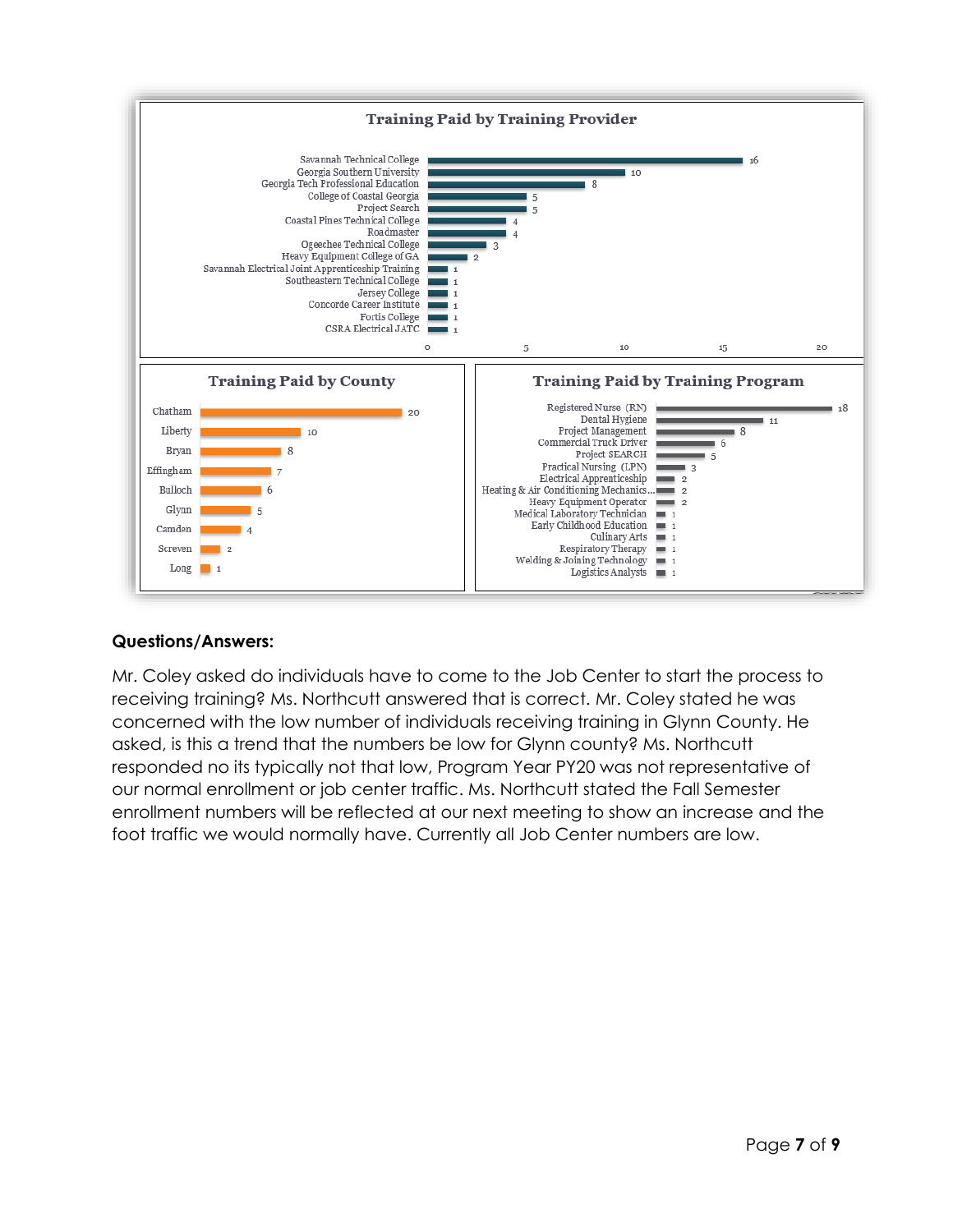## **IWT Employer Agreements**

| <b>Employer</b>   | <b>Training</b>                                                            | <b>Amount</b> | <b>County</b>       | <b>Status</b> |
|-------------------|----------------------------------------------------------------------------|---------------|---------------------|---------------|
| Nine Line Apparel | <b>WiSys Warehouse</b><br>Management Software:<br>Fullfillment & Inventory | \$11,180      | Chatham Complete    |               |
| Nine Line Apparel | <b>E-Commerce Digital</b><br>Marketing                                     | \$9,000       | Chatham In Progress |               |
| Henry Plumbing    | Plumbing Journeyman                                                        | \$11,007      | Chatham In Progress |               |

## **OJT Employer Agreements**

| <b>Employer</b>       | <b>Amount</b>  | <b>County</b>  | <b>Status</b> |
|-----------------------|----------------|----------------|---------------|
| Outsourcing Logistics | Up to \$25,000 | Chatham        | In Progress   |
| HA Sack Co.           | Up to \$25,000 | <b>Bulloch</b> | In Progress   |

In conclusion, Ms. Northcutt shared information on the Training Paid by Training Provider, IWT Employer Agreements and OJT Employer Agreements.

After the financial status reports, the Committees reported the following:

#### **Committee Reports**

#### **Economic Workforce Alignment:**

Mr. Earline Davis, Committee Member reported as follows:

• Did Not Meet Wednesday, July 7, 2021

**Next Meeting:** September 1, 2021 at 10:00 A.M. at the WSC Admin Office

#### **Public Relations:**

Ms. Janet Jones, WSC Staff reported as follows:

- Did not meet June 10, 2021
- Currently planning 2022 Retreat

**Next Meeting:** October 22, 2021, immediately following CWDB meeting – location to be determined.